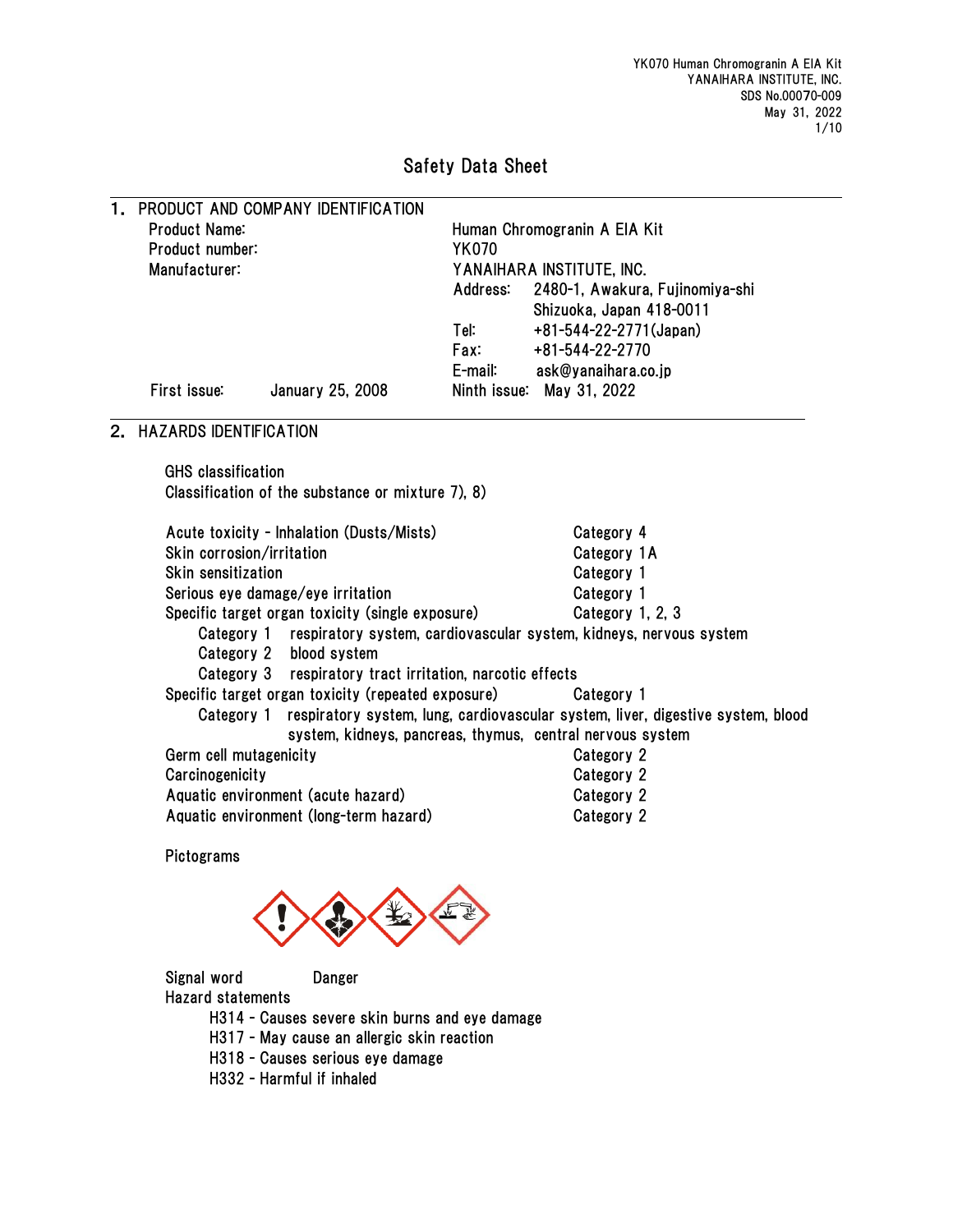H335 - May cause respiratory irritation

H336 - May cause drowsiness or dizziness

H341 - Suspected of causing genetic defects

H351 - Suspected of causing cancer

H370 - Causes damage to the following organs: respiratory system

H371 - May cause damage to the following organs: blood system

H372 -Causes damage to the following organs through prolonged or repeated exposure: respiratory system

H401 - Toxic to aquatic life

H411 - Toxic to aquatic life with long lasting effects

Precautionary statements-(Prevention)

Obtain special instructions before use.

Do not handle until all safety precautions have been read and understood.

Do not breathe dust/fumes/gas/mist/vapors/spray.

Wash face, hands and any exposed skin thoroughly after handling.

Do not eat, drink or smoke when using this product.

Use only outdoors or in a well-ventilated area.

Contaminated work clothing should not be allowed out of the workplace.

Avoid release to the environment.

Wear protective gloves/protective clothing/eye protection/face protection.

Use personal protective equipment as required.

Precautionary statements-(Response)

IF SWALLOWED: Rinse mouth. Do NOT induce vomiting.

IF ON SKIN: Wash with plenty of soap and water

IF ON SKIN (or hair): Remove/Take off immediately all contaminated clothing. Rinse skin with water/shower.

IF INHALED: Remove person to fresh air and keep comfortable for breathing.

IF IN EYES: Rinse cautiously with water for several minutes. Remove contact lenses, if

present and easy to do. Continue rinsing.

If exposed or concerned: Get medical advice/attention.

Immediately call a POISON CENTER or doctor/physician.

Call a POISON CENTER or doctor/physician if you feel unwell.

If skin irritation or a rash occurs: Get medical advice/attention.

Wash contaminated clothing before reuse.

Collect spillage.

Precautionary statements-(Storage)

Store locked up

Store in a well-ventilated place. Keep container tightly closed.

Precautionary statements-(Disposal)

Dispose of contents/container to an approved waste disposal plant

**Others** 

Other hazards Not available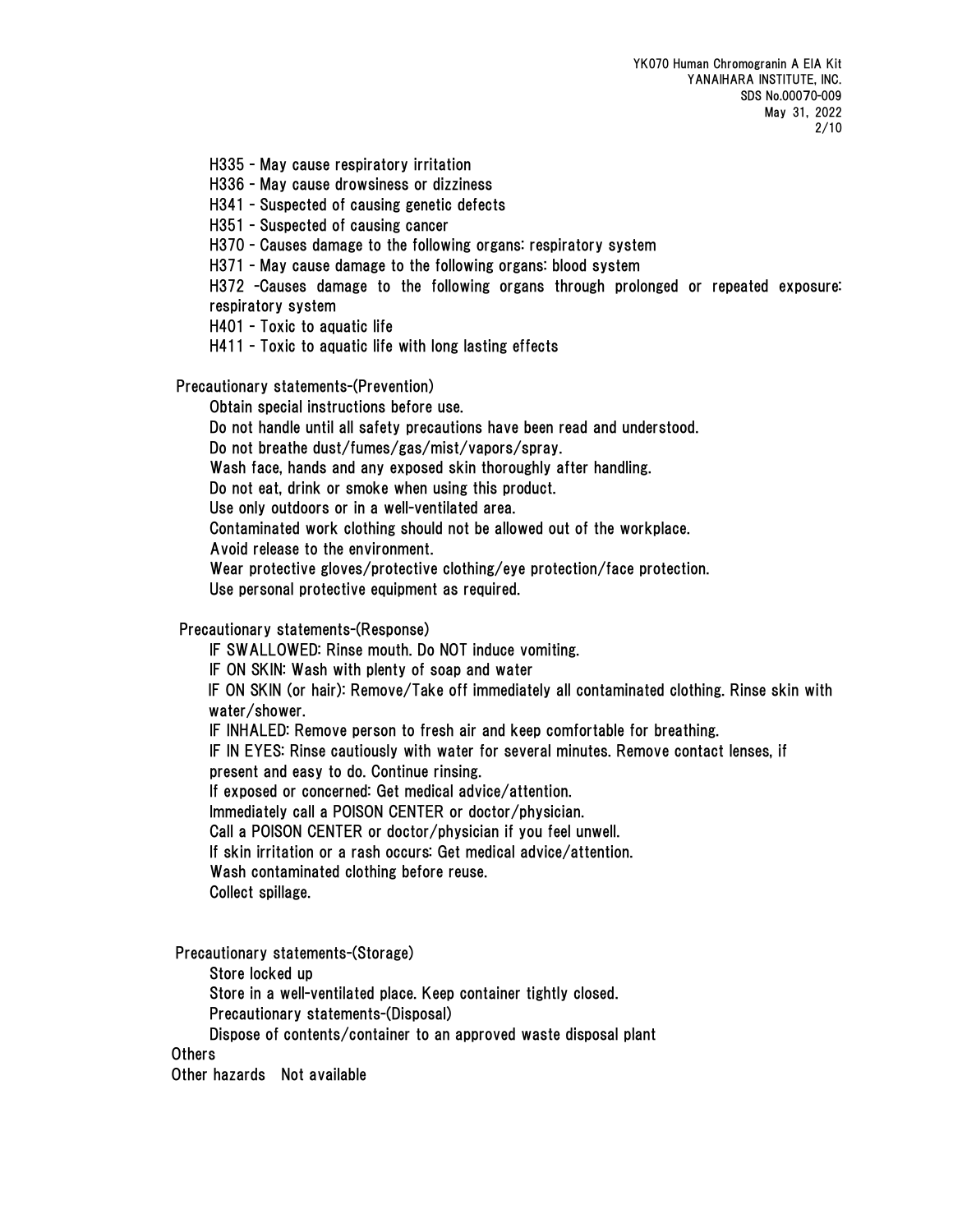Other reagents may be harmful if inhaled and ingested. May cause eye and skin irritation.

# 3. COMPOSITION, INFORMATION ON INGREDIENTS Product Name CAS Number Human Chromogranin A EIA Kit (Human CgA EIA) None

#### Kit components:

| No. | Component             | Quantity   | Chemical name                                        | W <sub>t</sub> % | CAS No.          | Chemical Formula              |
|-----|-----------------------|------------|------------------------------------------------------|------------------|------------------|-------------------------------|
| 1)  | Antibody coated plate | 1 plate    | Plate coated with goat anti rabbit IgG antibody<br>➀ |                  |                  |                               |
| 2)  | CgA Standard          | 100 pmol   | Synthetic human CgA(344-374) (2)                     |                  |                  |                               |
| 3)  | Labeled antigen       | 30 ng/vial | Biotinvlated human CgA(344-374) (3)                  |                  |                  |                               |
| 4)  | Specific antibody     | 1 vial     | Rabbit anti human CgA(344-374) antibody 4            |                  |                  |                               |
| 5)  | SA-HRP solution       | 12 mL      | HRP labeled Streptavidin(5)                          |                  |                  |                               |
| 6)  | Substrate buffer      | 25 mL      | Hydrogen peroxide 6                                  | 0.015%           | $7722 - 84 - 1$  | H <sub>2</sub> O <sub>2</sub> |
|     |                       |            | Citric acid. monohydrate (7)                         | 0.7%             | $5949 - 29 - 1$  | C6H8O7 H2O                    |
|     |                       |            | Disodium hydrogenphosphate 12-water (8)              | 2.39%            | $10039 - 32 - 4$ | Na2HPO4 · 12H2O               |
| 7)  | OPD tablet            | 2 tablets  | o-Phenvlenediamine dihydrochloride (9)               | 13mg             | $615 - 28 - 1$   | C6H4(NH2)2 2HCL               |
| 8)  | Stopping solution     | 12 mL      | Sulfuric acid (1M) (10)                              | 9.69%            | $7664 - 93 - 9$  | <b>H2SO4</b>                  |
| 9)  | Buffer solution       | 12 mL      | Phosphate buffer with non specific reaction          |                  |                  |                               |
|     | (Concentrated)        |            | blocker (11)                                         |                  |                  |                               |
| 10) | Washing solution      | 50 mL      | Sodium chloride (12)                                 | 18%              | $7647 - 14 - 5$  | NaCl                          |
|     | (Concentrated)        |            | Polyoxyethylene sorbitan monolaurate                 |                  |                  |                               |
|     |                       |            | $(Tween 20)$ $(13)$                                  | 1%               | $9005 - 64 - 5$  | C58H114O26                    |
| 11) | Adhesive foil         | 3 sheets   |                                                      |                  |                  |                               |

#### 4. FIRST AID MEASURES

| Inhalation:   | Immediately remove victim to fresh air. Consult a physician if necessary.     |
|---------------|-------------------------------------------------------------------------------|
| Eye contact:  | Immediately flush eyes with flooding amounts of running water for at least 15 |
|               | minutes. Consult a physician if necessary.                                    |
| Skin contact: | Immediately remove contaminated clothes and shoes, flush skin with plenty of  |
|               | water or shower. Wash contaminated clothing and shoes.                        |
|               | Consult a physician if necessary.                                             |
| Ingestion:    | Immediately seek medical attention.                                           |
|               |                                                                               |
|               |                                                                               |

#### 5. FIRE FIGHTING MEASURES Flammable properties: Nonflammable

| i iailiilabio proportico.   | ,,,,,,,,,,,,,,,,,,,,,                                               |
|-----------------------------|---------------------------------------------------------------------|
| Extinguishing media:        | Foam, Carbon dioxide, dry chemical powder, soil, water              |
| Fire fighting instructions: | May emit toxic fumes under fire conditions. Wear full fire fighting |
|                             | protective equipment including self-contained breathing apparatus.  |
|                             | Do not contact to the components when extinguish fire.              |
|                             |                                                                     |

| 6. ACCIDENTAL RELEASE MEASURES |                                                                                                                                                                                                                                          |  |  |  |  |
|--------------------------------|------------------------------------------------------------------------------------------------------------------------------------------------------------------------------------------------------------------------------------------|--|--|--|--|
| Personal precautions:          | Remove all ignition sources and ventilate. Wear suitable protective<br>equipment. Avoid contact with skin and eyes. Keep off except persons<br>concerned.                                                                                |  |  |  |  |
|                                | Environmental precautions: Prevent spills from entering sewers, watercourses or low area, and prevent<br>from affecting environment.                                                                                                     |  |  |  |  |
| Methods for Clean up:          | In case of spill of liquid material, take up or cover spilled material with<br>ashes or other incombustible absorbents, and put in a container to be sealed.<br>After completely picked up, dispose. In case of spill of solid or powder |  |  |  |  |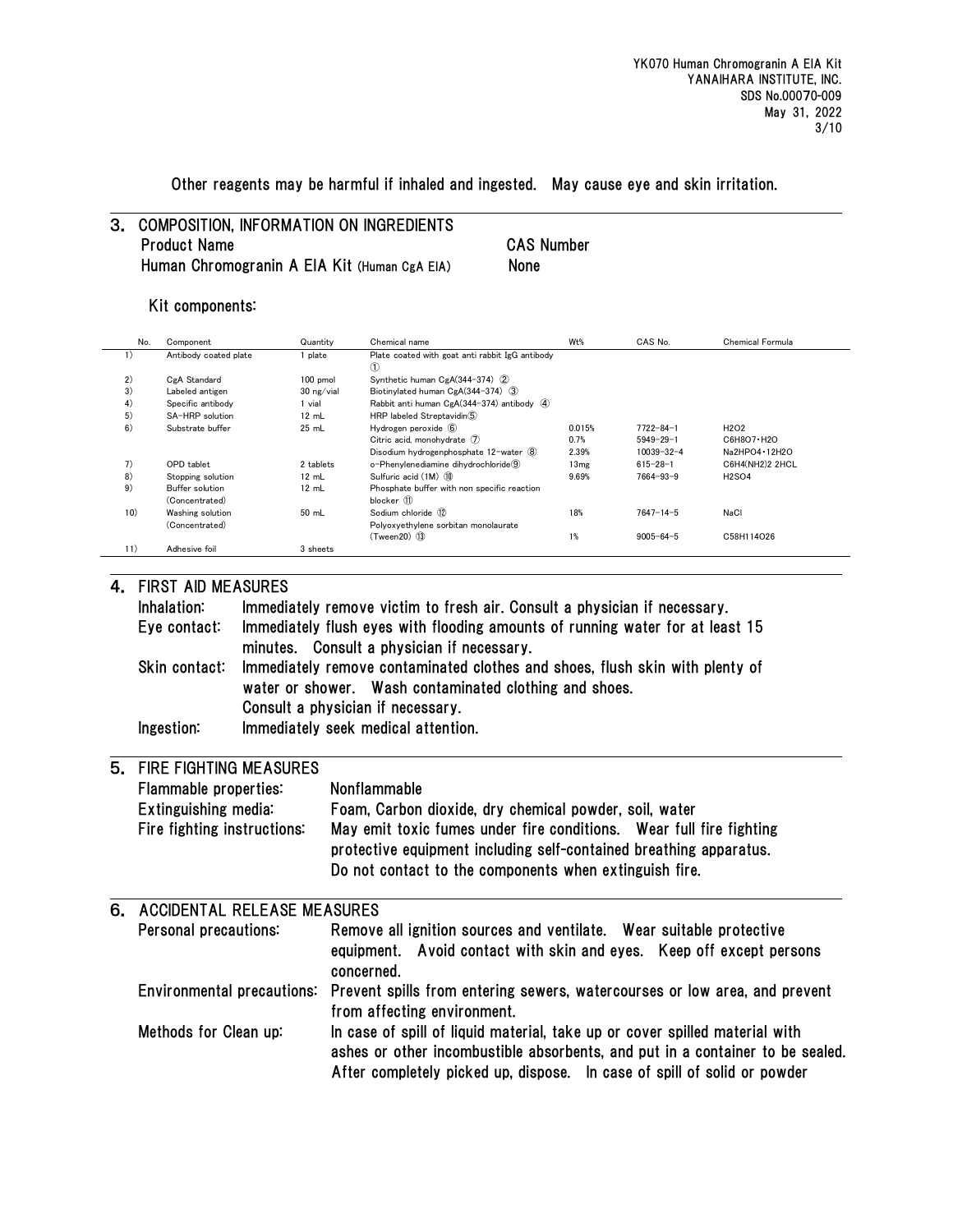material, prevent causing dust, sweep and collect, and put in a container to be sealed. Wash the spill site with water.

# 7. HANDLING AND STORAGE

| Handling: | Obtain a package insert before use.                                    |
|-----------|------------------------------------------------------------------------|
|           | Read all the cautions for safety in the package insert before use.     |
|           | Avoid strong light.                                                    |
|           | Avoid contact, inhalation and swallow.                                 |
|           | Use only in open air or ventilated area.                               |
|           | Prevent from entering eyes.                                            |
|           | Ventilate the area to keep concentration in air below exposure limits. |
|           | Avoid inhalation of mist, vapor and spray of material.                 |
|           | Avoid contact with eyes, skin and clothing.                            |
|           | Do not smoke and eat while using this kit.                             |
|           | Wash hands thoroughly after handling.                                  |
|           | Prevent from entering environment.                                     |
|           | Handle materials with suitable protection.                             |
|           | Use suitable equipments.                                               |
|           | Do not pipette by mouth.                                               |
|           | Do not leak, overflow and scatter.                                     |
|           | Do not fall down and damage.                                           |
| Storage:  | Store away from sunlight in a cool and dark place at 36-47°F (2-8°C).  |
|           |                                                                        |

# 8. EXPOSURE CONTOROLS, PERSONAL PROTECTION

|                      |                       | Engineering measures: General ventilation and/or local exhaust ventilation as well as process isolation<br>is necessary to minimize employee exposure and maintain exposure limits below<br>exposure limits. Equip eye flushing facilities and shower rooms near operating<br>place where this kit is handled or stored. |                                                                                 |  |  |
|----------------------|-----------------------|--------------------------------------------------------------------------------------------------------------------------------------------------------------------------------------------------------------------------------------------------------------------------------------------------------------------------|---------------------------------------------------------------------------------|--|--|
| Control parameter:   |                       |                                                                                                                                                                                                                                                                                                                          |                                                                                 |  |  |
|                      | 6 ACGIH TLV(s);       |                                                                                                                                                                                                                                                                                                                          | $TWA = 1$ ppm                                                                   |  |  |
|                      |                       |                                                                                                                                                                                                                                                                                                                          | $\circled{7}$ Administrative control level 3.0/0.59Q +1 mg/m3, Japan Society of |  |  |
|                      |                       |                                                                                                                                                                                                                                                                                                                          | Occupational Health (JSOH) 1 mg/m3                                              |  |  |
|                      | <b>(9) ACGIH;</b>     |                                                                                                                                                                                                                                                                                                                          | $TWA=0.1mg/m3$                                                                  |  |  |
|                      | 10 OSHA Final Limits; |                                                                                                                                                                                                                                                                                                                          | $TWA = 1 mg/m3$                                                                 |  |  |
|                      | JSOH (Japan);         |                                                                                                                                                                                                                                                                                                                          | $TWA = 1 mg/m3$                                                                 |  |  |
|                      | ACGIH TLV(s);         |                                                                                                                                                                                                                                                                                                                          | TWA= $0.2 \text{ mg/m3}$                                                        |  |  |
| Personal protection: |                       |                                                                                                                                                                                                                                                                                                                          |                                                                                 |  |  |
|                      |                       |                                                                                                                                                                                                                                                                                                                          | Respiratory protection; NIOSH and MSHA approved respirator.                     |  |  |
|                      | Hand protection;      | Suitable impervious gloves.                                                                                                                                                                                                                                                                                              |                                                                                 |  |  |
|                      | Eye protection;       | Suitable safety glasses (goggles).                                                                                                                                                                                                                                                                                       |                                                                                 |  |  |
|                      | Skin protection,      |                                                                                                                                                                                                                                                                                                                          | Suitable protective clothing.                                                   |  |  |
|                      |                       |                                                                                                                                                                                                                                                                                                                          |                                                                                 |  |  |

Others: Wash hands thoroughly after handling materials.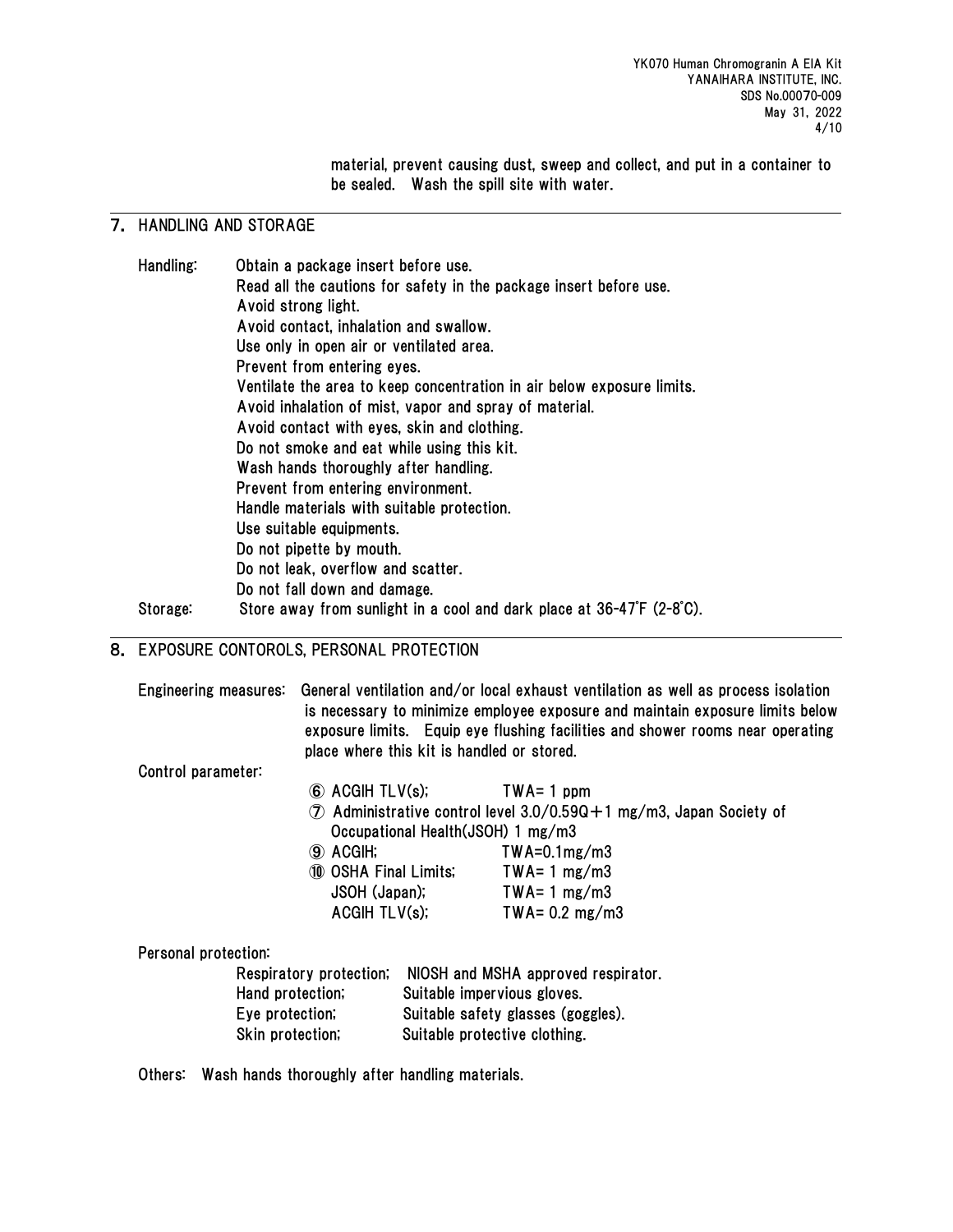| Component                                                         | 1)                       | 2)                                    | 3)                                    | 4)                                    | 5)                             | 6)                                  | 7)                           | 8)                                  | 9)                            | 10)                                 | 11)                                          |
|-------------------------------------------------------------------|--------------------------|---------------------------------------|---------------------------------------|---------------------------------------|--------------------------------|-------------------------------------|------------------------------|-------------------------------------|-------------------------------|-------------------------------------|----------------------------------------------|
| Appearance                                                        | Colorless<br>plate       | White color.<br>lyophilized<br>powder | White color.<br>lyophilized<br>powder | White color,<br>lyophilized<br>powder | Orange color,<br>Liquid        | Colorless<br>transparent,<br>Liquid | White<br>tablet              | Colorless<br>transparent,<br>Liquid | Light yellow<br>color, Liquid | Colorless<br>transparent,<br>Liquid | Colorless<br>transparent<br>Polymer<br>sheet |
| pH<br><b>Melting point</b><br><b>Boiling point</b><br>Flash point | N/A<br>N/A<br>N/A<br>N/A | N/A<br>D/N/A<br>N/A<br>D/N/A          | N/A<br>D/N/A<br>N/A<br>D/N/A          | N/A<br>D/N/A<br>N/A<br>D/N/A          | D/N/A<br>N/A<br>D/N/A<br>D/N/A | 5.0<br>N/A<br>D/N/A<br>D/N/A        | N/A<br>D/N/A<br>N/A<br>D/N/A | < 1.0<br>N/A<br>D/N/A<br>D/N/A      | 7.0<br>N/A<br>D/N/A<br>D/N/A  | D/N/A<br>N/A<br>D/N/A<br>D/N/A      | N/A<br>N/A<br>N/A<br>N/A                     |
| Explosive<br>limits                                               | N/A                      | D/N/A                                 | D/N/A                                 | D/N/A                                 | D/N/A                          | D/N/A                               | D/N/A                        | D/N/A                               | D/N/A                         | D/N/A                               | N/A                                          |
| Vapor<br>pressure                                                 | N/A                      | D/N/A                                 | D/N/A                                 | D/N/A                                 | D/N/A                          | D/N/A                               | D/N/A                        | D/N/A                               | D/N/A                         | D/N/A                               | N/A                                          |
| Vapor density<br>$air=1)$                                         | N/A                      | D/N/A                                 | D/N/A                                 | D/N/A                                 | D/N/A                          | D/N/A                               | D/N/A                        | D/N/A                               | D/N/A                         | D/N/A                               | N/A                                          |
| <b>Specifics</b><br>gravity                                       | D/N/A                    | D/N/A                                 | D/N/A                                 | D/N/A                                 | D/N/A                          | D/N/A                               | D/N/A                        | D/N/A                               | D/N/A                         | D/N/A                               | D/N/A                                        |
| Solubility in<br>water                                            | Insoluble                | Soluble                               | Soluble                               | Soluble                               | Mixable                        | Mixable                             | Soluble                      | Mixable                             | Mixable                       | Mixable                             | Insoluble                                    |
| Decomposition<br>temperature                                      | D/N/A                    | D/N/A                                 | D/N/A                                 | D/N/A                                 | D/N/A                          | D/N/A                               | D/N/A                        | D/N/A                               | D/N/A                         | D/N/A                               | N/A                                          |

# 9. PHYSICAL AND CHEMICAL PROPERTIES

N/A.: Not applicable;

D/N/A: data not available

# 10. STABILITY AND REACTIVITY

| Chemical stability:               | Product is stable under normal handling.                                                                                                                                                                          |
|-----------------------------------|-------------------------------------------------------------------------------------------------------------------------------------------------------------------------------------------------------------------|
| Shelf life:                       | Stable up to 12 months after manufacturing.                                                                                                                                                                       |
| Hazardous polymerization:         | Will not occur.                                                                                                                                                                                                   |
| Conditions to avoid:              | Extremes of temperature and direct sunlight, heat, flames and<br>sparks, static electricity, spark                                                                                                                |
| Hazardous decomposition products: | Incompatibility with other materials: Alkaline substances, metals, strong oxidizing agents<br>Sulfur oxides(SOx), Carbon monoxide(CO), carbon dioxide(CO2),<br>Nitrogen oxides (NOx), Hydrogen chloride (HCl) gas |

# 11. TOXICOLOGICAL INFORMATION

 Information as the mixture is not available. Acute toxicity:

- 6) Hydrogen peroxide (oral, rat); LD50=311mg/kg Hydrogen peroxide (dermal, rat); LD50=4060mg/kg, Content=0.015% Disodium hydrogenphosphate 12-water (oral, rat); LD50=17000mg/kg Citrate acid (dermal, rabbit); LD50=1260mg/kg Citric acid (oral, rat); LD50=3000mg/kg ATE=284985 Not classified
- 7) o-Phenylenediamine dihydrochloride; No data available.
- 8) Sulfuric acid (inhalation, rat); 2H LC50=510mg/m3 (oral, rat) LD50=2140mg/kg Category 4 Hazard statement; Harmful if inhaled. Content=9.69%
- 10) Tween 20 (oral, rat); LD50=37000mg/kg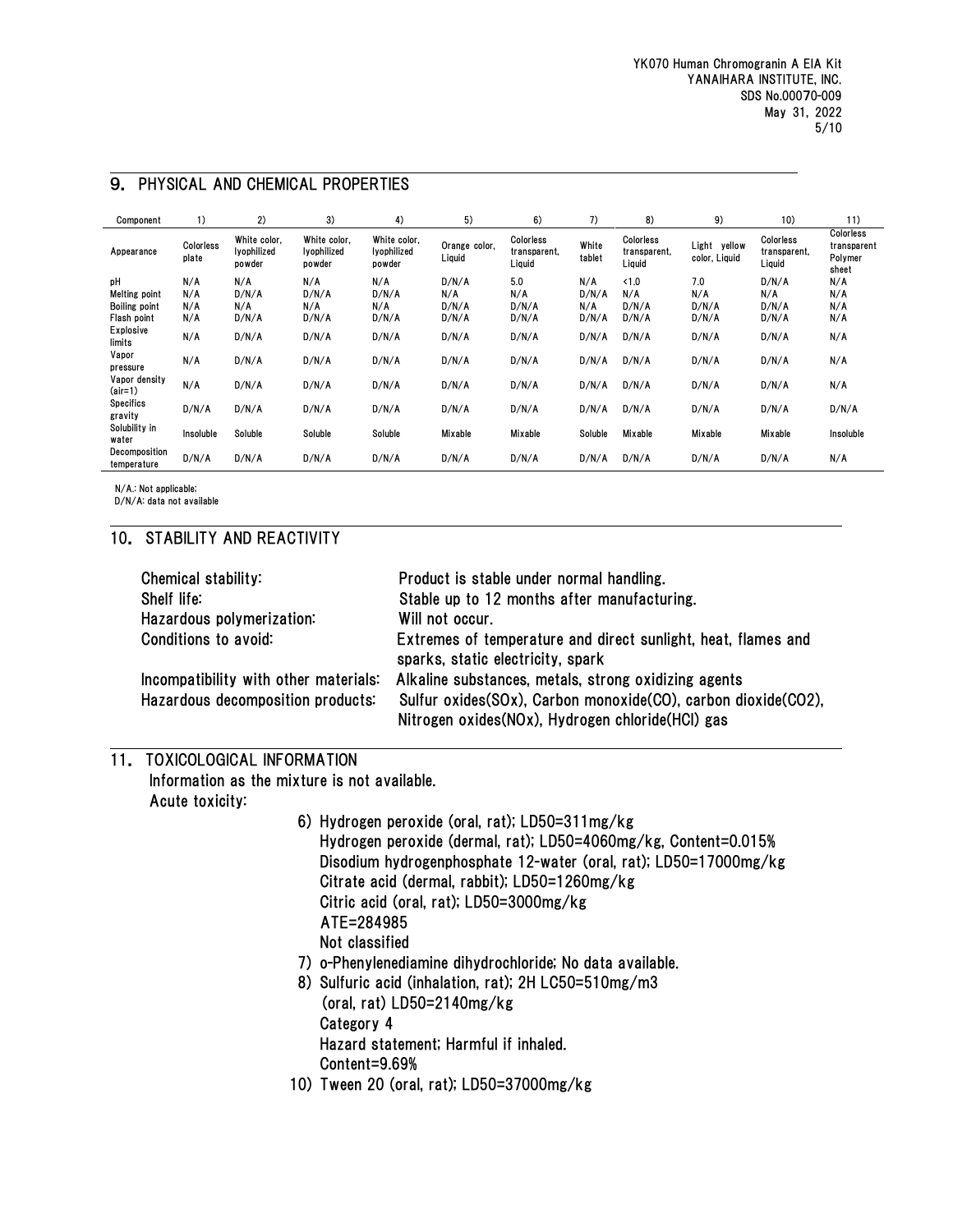Sodium chloride (oral, rat); LD50=3000mg/kg Not classified

Skin corrosion/irritation:

- 6) Disodium hydrogenphosphate 12-water (skin, rabbit); 500mg/24H. Mild Citric acid (skin, rabbit); 500mg/24H, Weak
	- Hydrogen peroxide (skin); R-phase(s)=R35 (causes severe burns), Content=0.015%

Not classified

- 7) o-Phenylenediamine dihydrochloride; No data available.
- 8) Sulfuric acid; Based on the NITE GHS classification. Category 1A Hazard statement; Causes severe skin burns and eye damage. Content=9.69%
- 10) Tween 20 (skin, human); 15mg/3days, Mild Sodium chloride (skin, rabbit); 500mg/24H, Mild Category 3 Hazard statement; Skin irritant.

## Serious eye damage/irritation:

- 6) Disodium hydrogenphosphate 12-water (eye, rabbit); 500mg/24H, Mild Citric acid (eye, rabbit); 0.75mg/24H, Severe Hydrogen peroxide (eye, animal); Severe corrosive. Content=0.015%. Not classified
- 7) o-Phenylenediamine dihydrochloride; No data available.
- 8) Sulfuric acid; Based on the NITE GHS classification results. Category 1 Hazard statement; Causes serious eye damage. Content=9.69%
- 10) Tween 20 (eye); R-phase(s)=R36 (Irritating to eyes) Sodium chloride (eye, rabbit); 100mg/24H, Medium Category 2B

Hazard statement; Causes eye irritation.

#### Respiratory or skin sensitization:

Respiratory sensitization

- 7) o-Phenylenediamine dihydrochloride; No data available Category 1
	- Hazard statement; May causes respiratory irritation.
- 8) Sulfuric acid; No data available.

#### Skin sensitization

- 7) o-Phenylenediamine dihydrochloride; No data available.
	- Category 1
	- Hazard statement; May causes an allergic skin reaction.
- 8) Sulfuric acid; No data available.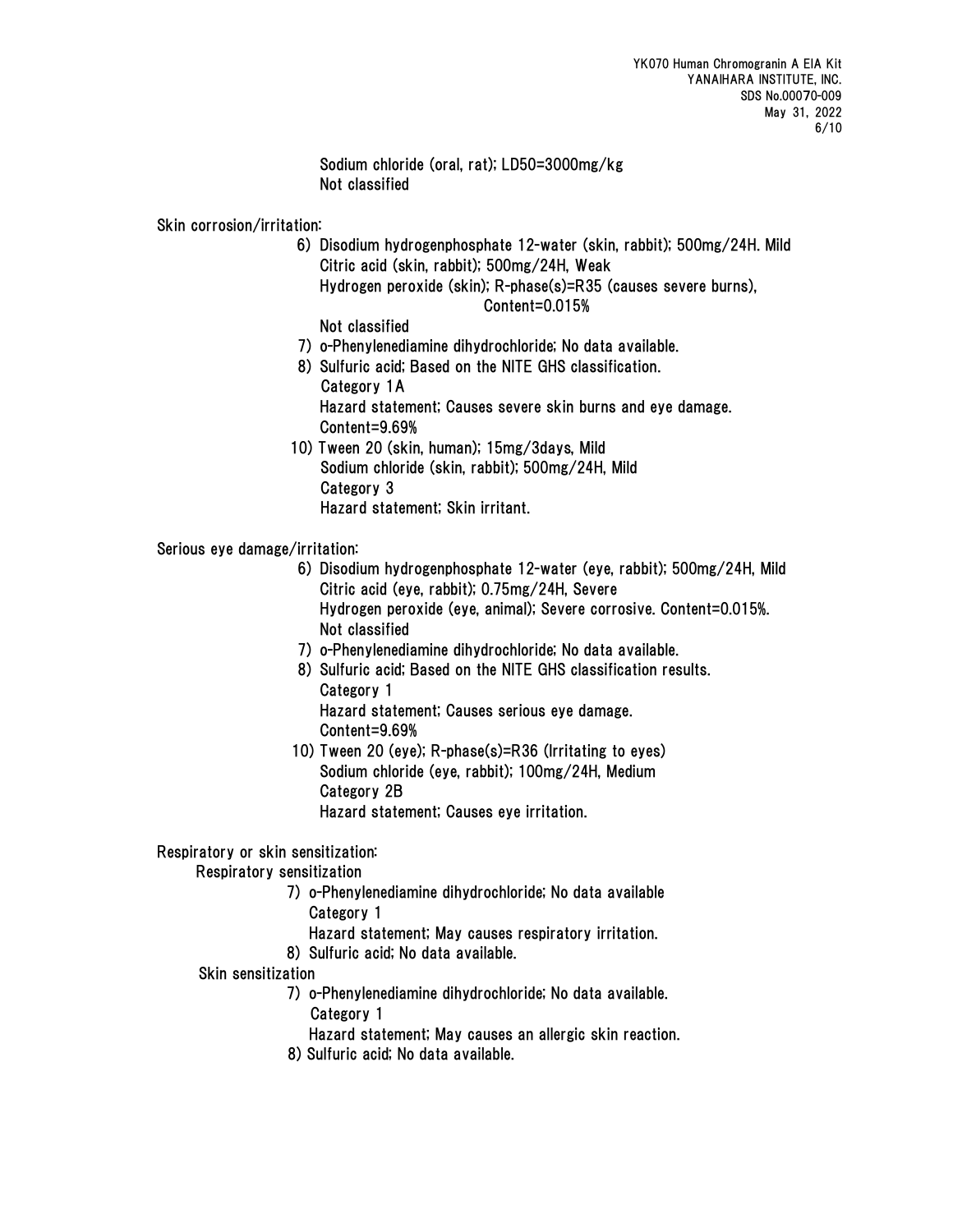Germ cell mutagenicity:

- 7) o-Phenylenediamine dihydrochloride; No data available. Category 2
	- Hazard statement; Suspected of causing genetic defects.
- 8) Sulfuric acid; No data available.

## Carcinogenicity:

- 6) Hydrogen peroxide; IARC group 3 (substances which cannot be classified to human carcinogens). ACGIH group A3 (confirmed as animal carcinogen and relation to human is not unknown) Other ingredients; Not classified.
- 7) o-phenylenediamine dihydrochloride; ACGIH: A3(2001) Category 2
	- Hazard statement; Suspected of causing cancer.
- 8) Sulfuric acid; Occupational exposure to mist of inorganic strong acids including sulfuric acid are classified to group 1 in IARC (to have carcinogenicity for human ), group A2 in ACGIH (suspected human carcinogens) and group K in NTP (known to have carcinogenicity for human). With respect for the evaluation by IARC and current evaluation by NTP, it should be classified to category 1, however since sulfuric acid itself is classified to Category 4 in DFGOT and is not classified to carcinogen by any other organization, component 8) can not be classified.

Reproductive toxicity:

 6) Hydrogen peroxide; In vitro experiment, effects to human sperm was seen. In animals, although no descriptions for general toxicity for parental animals, there are descriptions of effects to sperm motility, female estrous cycle, and decrease in number of maternal animals to give birth and decrease in body weight of newborn animals. Content=0.015%

Other ingredients; Information not available.

Component 6) can not be classified.

- 7) o-Phenylenediamine dihydrochloride; No data available.
- 8) Sulfuric acid; No data available.

Specific target organ systemic toxicity/Single exposure:

 6) Hydrogen peroxide; Irritation in nose, throat and respiratory duct for human and animals. Congestion in lung and trachea, lung edema, pulmonary emphysema, epithelium necrosis of trachea in animal within the guidance value ranges of Category 1were described. In human, headache, dizziness, tremor, spasm, benumbedness, faint and brain infarction were descried. Content=0.015% Other ingredients; Information not available.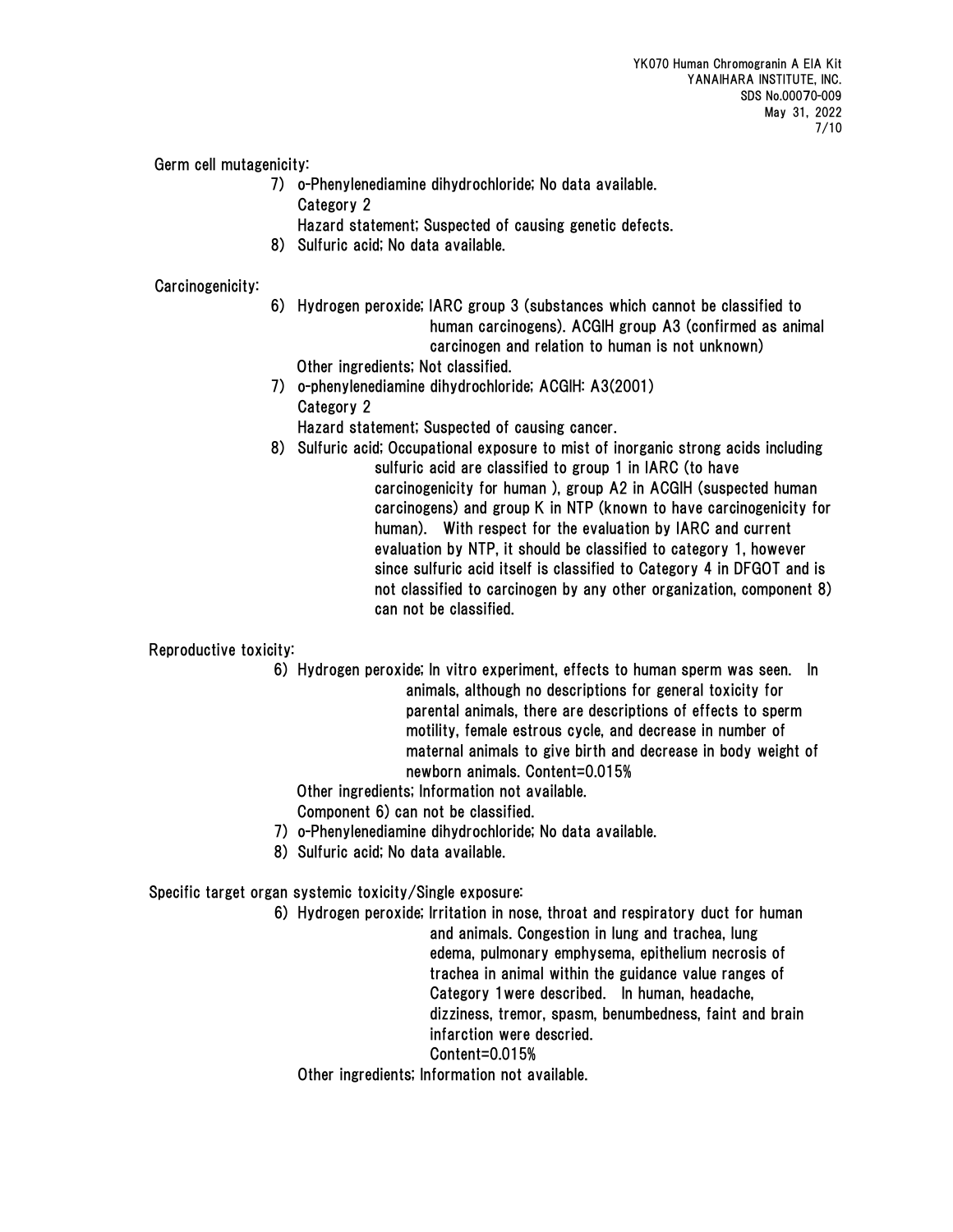Component 6) can not be classified.

7) o-Phenylenediamine dihydrochloride; No data available. Category 2 blood system Category 3 respiration tract irritation, narcotic effects Hazard statement; May cause damage to the following organs: blood system. May cause respiratory irritation. May causes drowsiness or dizziness. 8) Sulfuric acid; Based on the NITE GHS classification results. Category 1 respiratory system Hazard statement; Causes damage to the following organs: respiratory system. Content=9.69% Specific target organ systemic toxicity/Repeated exposure: 6) Hydrogen peroxide (human); Irritative to lung. Hydrogen peroxide (dog); Fibrous tissue nidus in lung appeared frequently and mixture of atelectasis and emphysema fields were recognized within the dose of the guidance value ranges of Category 1 in the inhalation test of vapor. Hydrogen peroxide (oral, rat); Effects to white blood cell count and hematocrit value, and hemolysis were seen within the dose of the guidance value ranges of Category 2. Content=0.015% Other ingredients; Information not available. Component 6) can not be classified. Hazard statement; Causes irritation to respiratory organs. 7) o-Phenylenediamine dihydrochloride; No data available. 8) Sulfuric acid; Based on the NITE GHS classification results.

Category 1 respiratory system

 Hazard statement; Causes damage to respiratory system with long term or repeated exposure: respiratory system.

Content=9.69%

# 12. ECOLOGICAL INFORMATION

Information as the mixture is not available.

Aquatic environmental toxicity/Acute phase:

 6) Hydrogen peroxide; In crustaceans (Ceriodaphnia quadrangula), 48H LC50=2.4mg/L

 Disodium hydrogenphosphate 12-water; Information not available. Citric acid; In algae, 72H LC50=80mg/L Component 6) is not classified since estimated value of acute aquatic environmental toxicity with the simple adding method, 0.85%<25%.

- 7) o-Phenylenediamine dihydrochloride; No data available. Hazard statement; Toxic to aquatic life.
- 8) Sulfuric acid; In fish (Bluegill), 96H LC50=16-28mg/L Daphnia magna 24H EC50=29mg/L

Hazard statement; Harmful to aquatic life.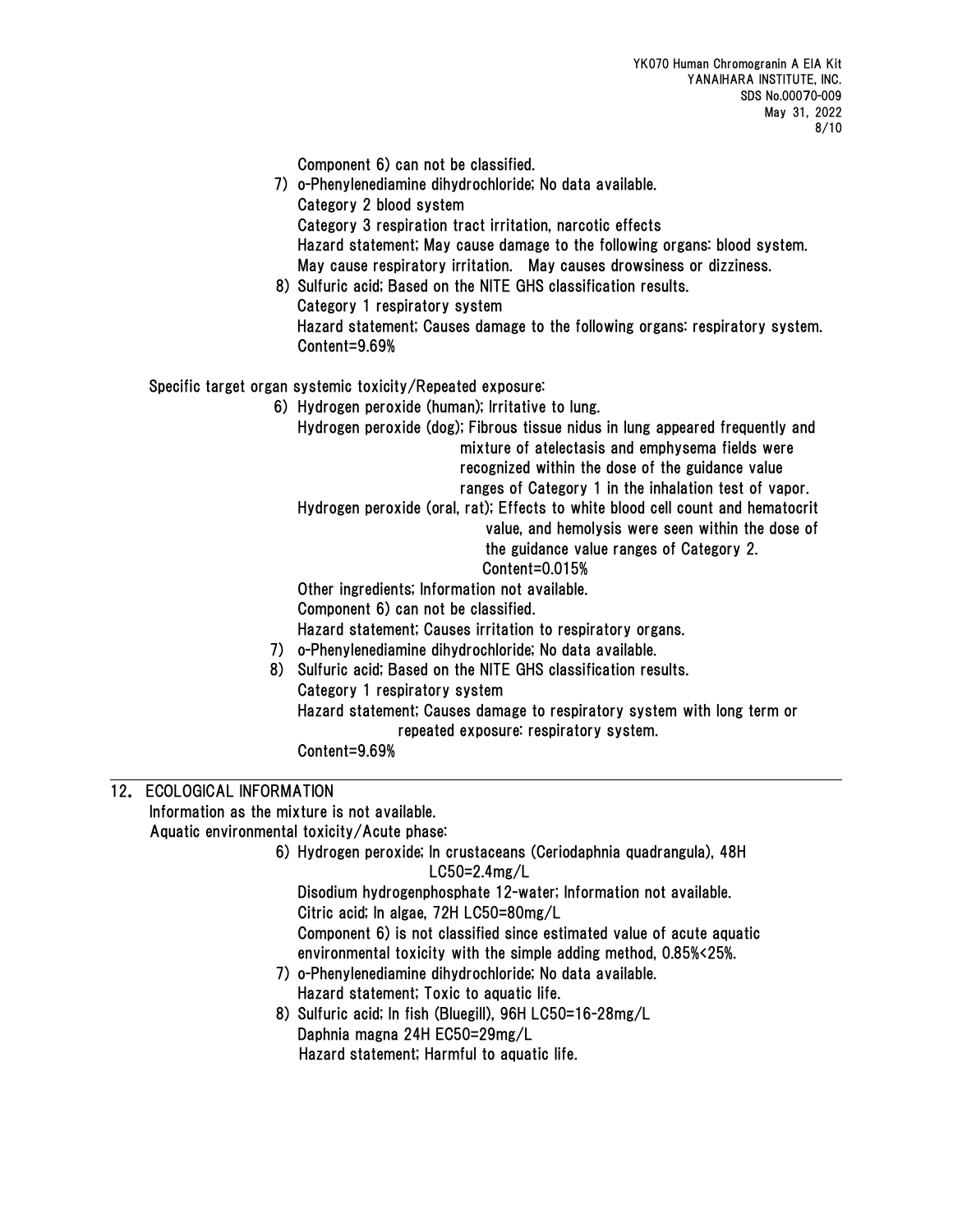Aquatic environmental toxicity/Chronical phase:

- 7) o-Phenylenediamine dihydrochloride; No data available.
- Hazard statement; Toxic to aquatic life with long lasting effects.
- 8) Sulfuric acid; Based on the NITE GHS classification results.

# 13. DISPOSAL CONSIDERATIONS Dispose of all waste material including containers in accordance with all applicable laws and local environmental regulations.

14. TRANSPORT INFORMATION IATA: As a mixture, the substance is subjected to no limitations.

15. REGULATORY INFORMATION International Inventories EINECS/ELINCS Listed TSCA Listed

> Japanese regulations Fire Service Act; Not applicable Poisonous and Deleterious Substances Control Law; Not applicable Industrial Safety and Health Act;

Group 3 Specified Chemical Substance, (Ordinance on Prevention of Hazards Due to Specified Chemical Substances Art.2 Para.1, Item 6) Harmful Substances Whose Names Are to be Indicated on the Label (Law Art.57, Para.1, Enforcement Order Art.18) Notifiable Substances (Law Art.57-2, Enforcement Oder Art.18-2 No.613 Mutagens - Existing Chemicals Substances with Health Hazards Prevention Guideline (Carcinogenicity Substance) Act on the Evaluation of Chemical Substances and Regulation of Their Manufacture, etc.; Priority Assessment Chemical Substances (Law Article 2, Para.5) Regulations for the carriage and storage of dangerous goods in ship; Corrosive Substances, Noxious Substances (Ordinance Art.3, Ministry of Transportation Ordinance Regarding Transport by Ship and Storage) Civil Aeronautics Law; Corrosive Substances, Miscellaneous Dangerous Substances and

Articles (Ordinance Art.194, MITL Notification for Air Transportation of Explosives etc.)

Air pollution Control Law; Specified substance

EU Directive 1999/45/EC; classification, packaging and labeling of dangerous Preparations SYMBOL : C as component 8) R-phrases : 35 as component 8) S-phrases : 26-45 as component 8) In case of contact with eyes, rinse immediately with plenty of water and seek medical advice.

In case of accident or if you feel unwell, seek medical advice immediately.